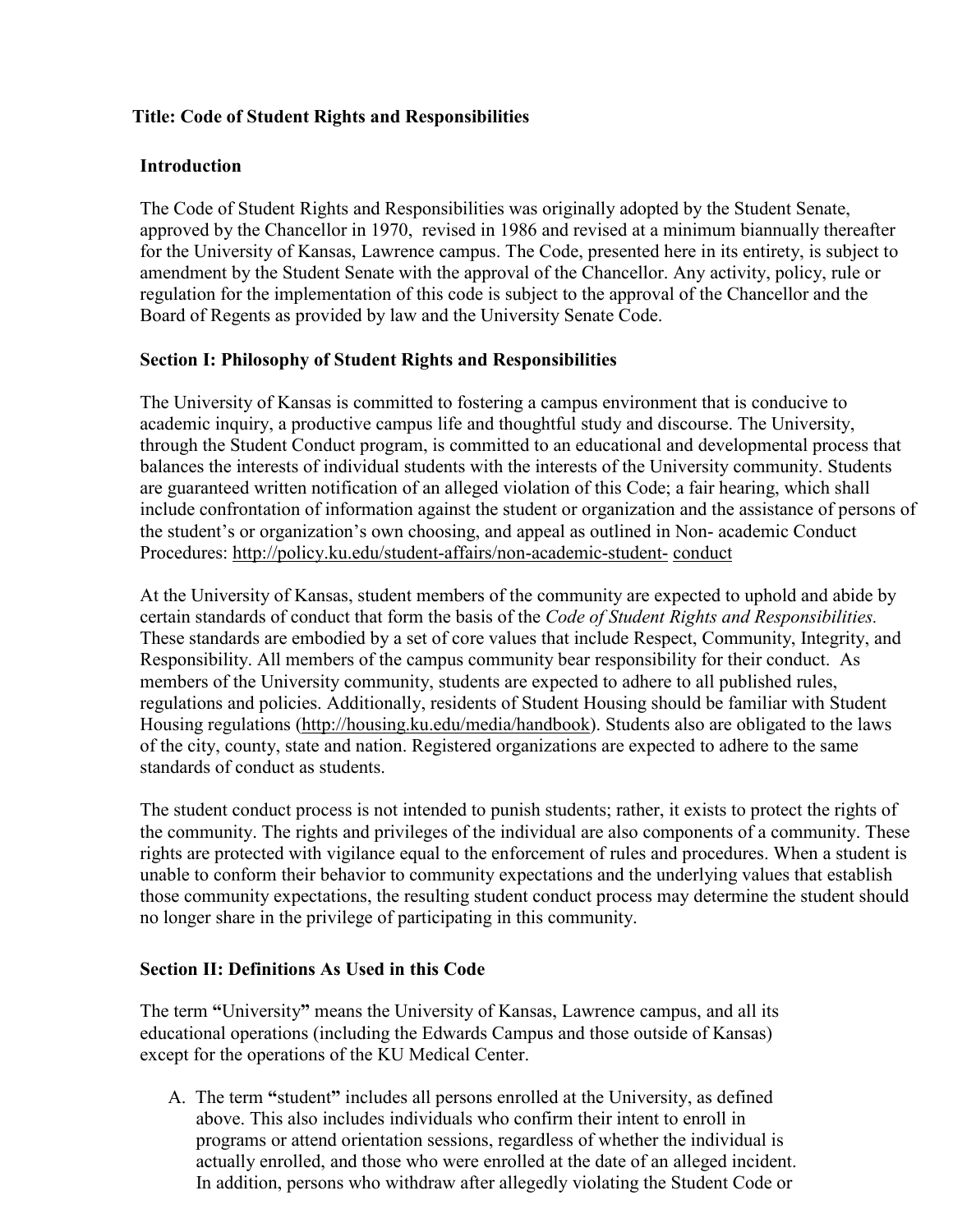who are not officially enrolled for a particular term but who have a continuing relationship with the university are considered "students."

- B. The term **"**instructor**"** means any person hired by the institution to conduct educational activities. In certain situations, a person may be both student and instructor. Determination of student status in a particular situation shall be by the attendant facts.
- C. The term **"**organization**"** means any registered group of University of Kansas.
- D. The term "student press" means either an organization whose primary purpose is to publish and distribute any publication on campus or a regular publication of an organization.
- E. The term weapon is defined in the University's Weapons policy. <http://policy.ku.edu/provost/weapons-on-campus>
- F. The term "jurisdiction" applies to behavior (1) on University premises; (2) at University sponsored activities; (3) off-campus when the behavior affects the on-campus safety of a member of the University community or University operations; or (4) when the University is required by law to address the behavior.
- G. The term "University Community" shall refer to Students, Faculty, Staff, and affiliates of the University of Kansas as defined per the University of Kansas Human Resources Affiliates policy: <http://humanresources.ku.edu/affiliates>

### **Section III: Rights**

The following enumeration of rights shall not be construed to deny or disparage other rights retained by students in their capacity as members of the student body or as citizens of the community at large:

A. Free inquiry, expression, and assembly are guaranteed to all students. This includes the right of student press to be free of censorship. Its editors, managers and contributors must be protected from arbitrary sanctions. A student, group, or organization may hand out written material on campus without prior approval.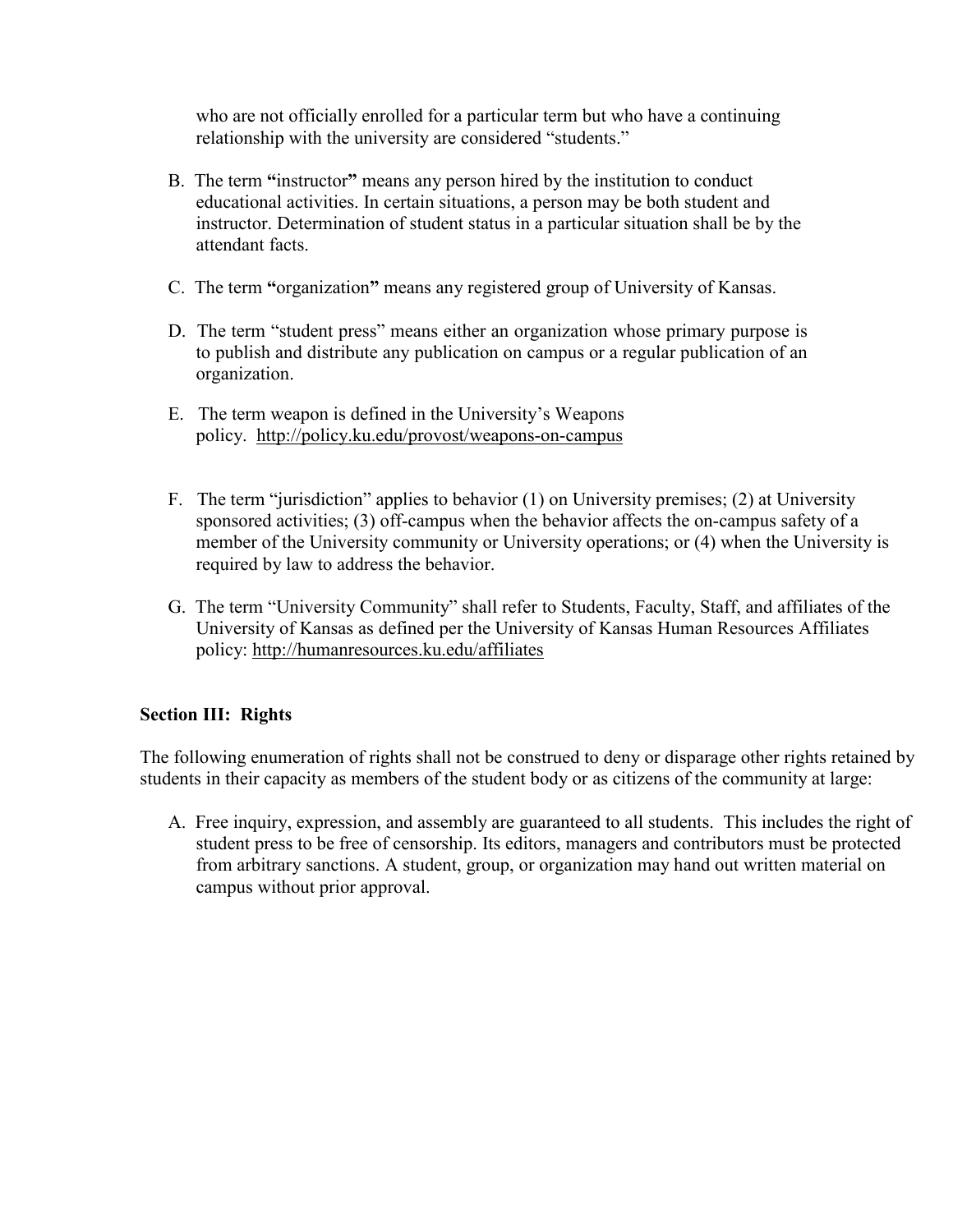- 1. Campus Expression: Discussion and expression of all views are permitted within the University, subject only to the Board of Regents and University Policy requirements for the maintenance of order. Support of any cause by orderly and peaceful means that does not disrupt the operation of the institution is permitted. This Article shall be construed in conjunction with Articles Section III (I) and Section VI (B)(5). This article shall include discussion and expression of all views that are communicated through, but not limited to, oral, written, and/or electronic means of communication.
- 2. Students, groups, and organizations may invite and hear any persons of their own choosing, subject only to the requirements for use of University facilities.
- B. Students are free to pursue their educational goals; appropriate opportunities for learning in the classroom and on the campus shall be provided by the University.

C. The right of students to be free from harassment or discrimination, as outlined in University policies.

Sexual Harassment Policy: <http://policy.ku.edu/IOA/sexual-harassment>

Racial and Ethnic Harassment Policy: [http://policy.ku.edu/IOA/racial-ethnic-](http://policy.ku.edu/IOA/racial-ethnic-harassment-policy) [harassment-policy](http://policy.ku.edu/IOA/racial-ethnic-harassment-policy)

Discrimination Complaint Resolution Process <http://policy.ku.edu/IOA/discrimination-complaint-resolution>

- D. Students have the same rights of privacy as any other person and surrender none of these rights by becoming members of the academic community. This includes the right to be secure in their persons, living quarters, papers, and effects against unreasonable searches, and seizures. Electronic communication has privacy protection subject to the KU Acceptable Use of Electronic Information Resources. <http://policy.ku.edu/IT/AcceptableUse>
	- 1. Nothing in the institutional relationship or University housing contract shall expressly or by implication give the institution or University officials authority to consent to a search of a student's room by police or other governmental officials.
	- 2. When the institution seeks access to a student's living quarters in any facility operated by Student Housing to determine compliance with provisions of applicable multiple dwelling unit laws or for improvement or repairs, or during academic breaks, the occupant shall be notified of such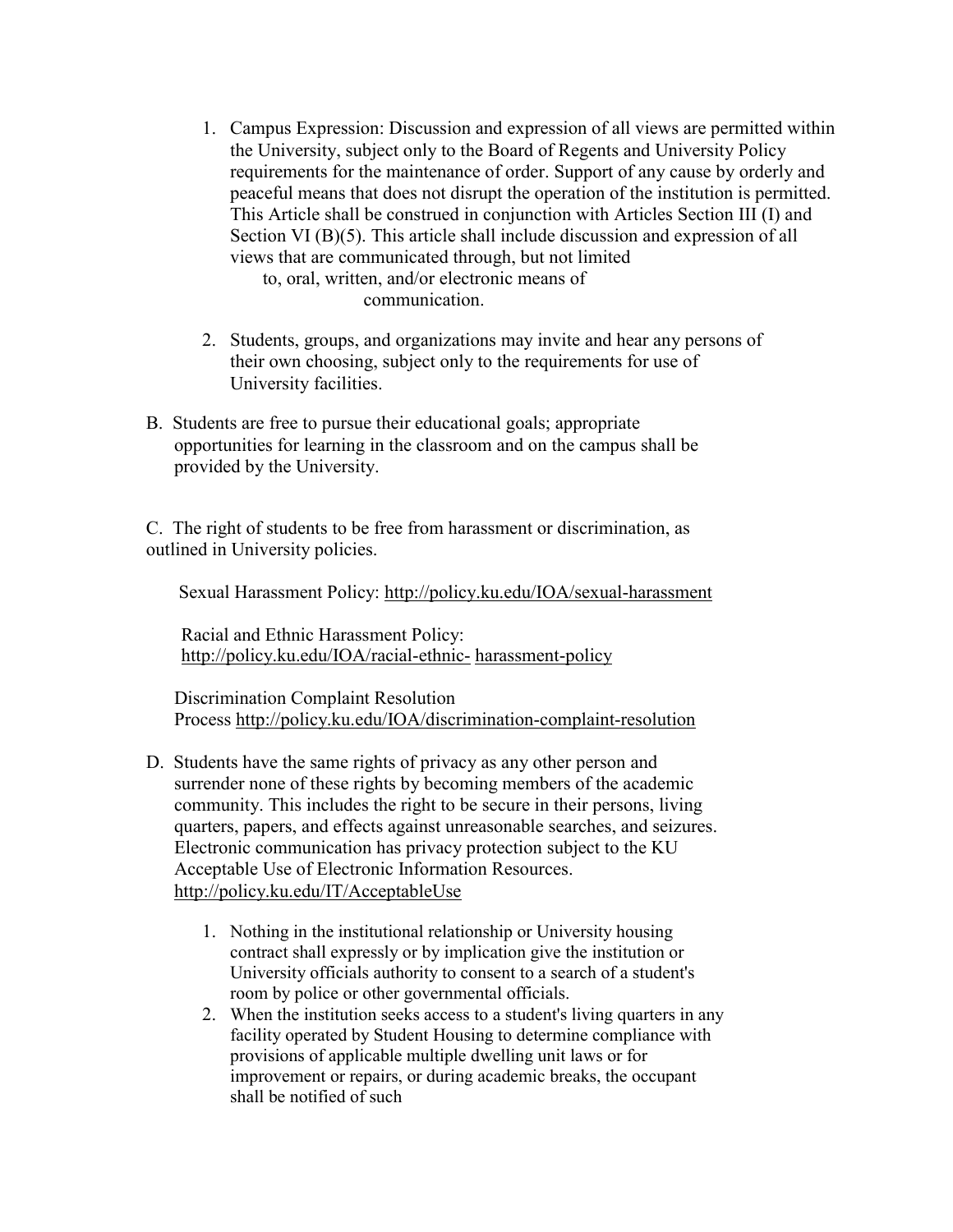action not less than twenty-four hours in advance.

- 3. The notice of entry shall be delivered in both physical and email form.
- 4. The notice of entry must explicitly state the following: "There is a potential for criminal prosecution in the event that items are found if the possession of said items would be in violation of federal, state, or local law, or University policies."
- 5. There may be entry without notice in emergencies when imminent danger to life, safety, health, or property is reasonably feared.
- E. Students are held to the same level of academic, research, and publication integrity as are faculty and other University affiliated researchers.

F. Students may not be required to take examinations and tests, including final examinations, which occur in conflict with religious observances, provided the students notify their instructors at the beginning of the semester, as specified in University Senate Rules and Regulations; so, alternate dates may be arranged.

- G. Academic evaluation of student performance shall not be prejudicial, capricious, arbitrary, or be based, in whole or in part, upon a student's race, color, ethnicity, religion, sex, national origin, age, ancestry, disability, status as a veteran, sexual orientation, marital status, parental status, gender identity, gender expression and genetic information.
- H. Discussion and expression of all views relevant to the subject matter are permitted in the classroom, subject to the responsibility of the instructor to maintain an efficacious learning environment. Information about a student's views, beliefs, and political associations acquired in the course of instruction, advising, and counseling**,** by the University**,** is confidential and is not to be disclosed to others unless permitted by law or by written consent of the student.
- I. The right of orderly and peaceful protest within the University community must be preserved. The University retains the right to assure the safety of individuals, the protection of property, and the continuity of the educational process including the maintenance of entrance to and egress from all University buildings and offices, conduct of regular class meetings and other University functions.
	- 1. Orderly picketing and other forms of peaceful protest are protected activities on University premises in the absence of interference with free passage through areas where members of the University community have a right to be or with the orderly conduct of University business.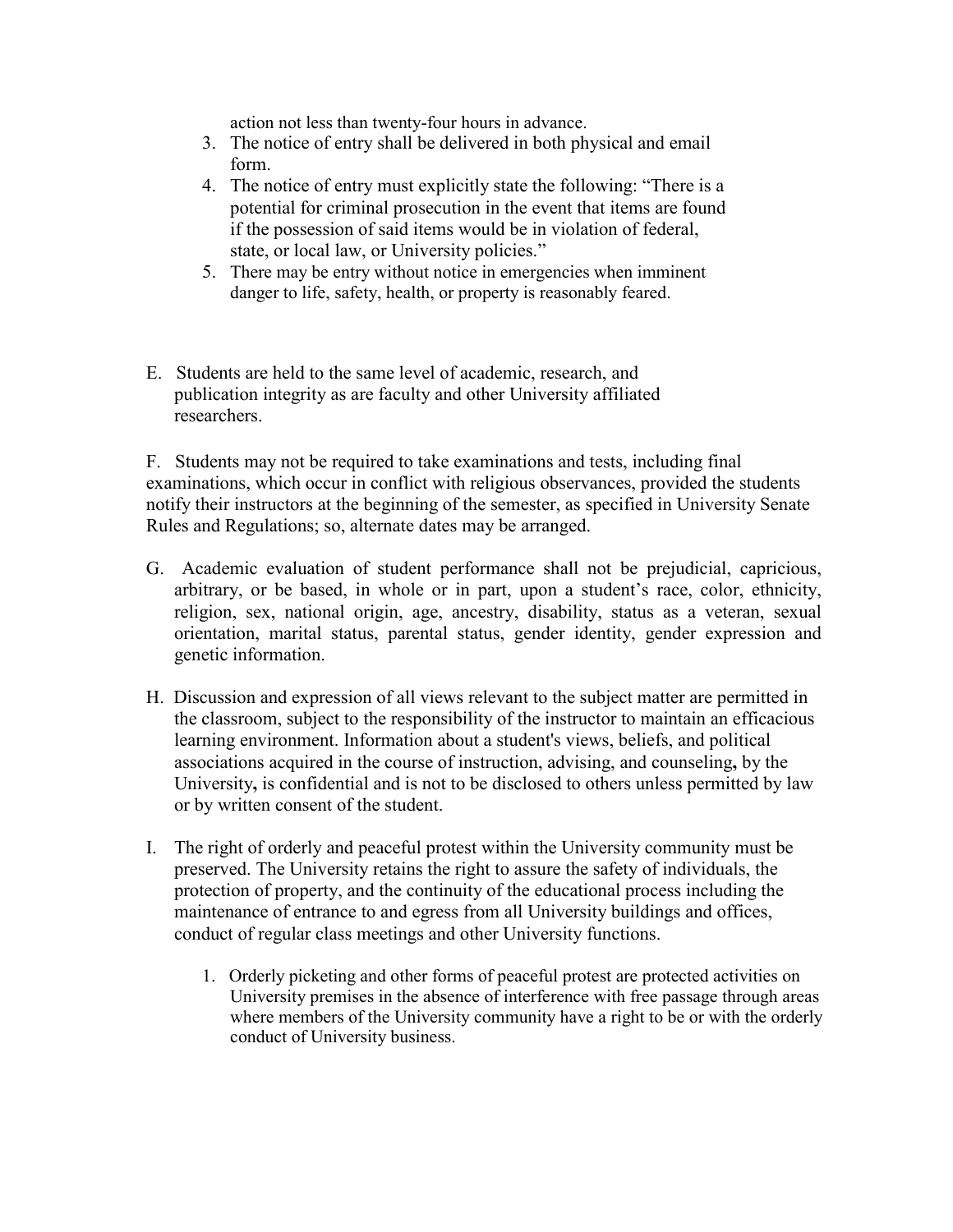- 2. Peaceful picketing and other orderly demonstrations are permitted in public areas of University buildings, including corridors, outside auditoriums and other places set aside for public meetings.
- 3. Every student enrolled in the University has the right to be interviewed on campus by any organization, employer, government agency, or educational entity that desires to recruit at the campus. Any student or group of students has the right to protest against the appearance on campus of any organization, employer, government agency, or educational entity provided that the protest does not interfere with any other student's right or opportunity to have such an interview or the University's operations. For the purposes of this section, the term "organization" is not defined as stated in the definitions section.
- J. The University of Kansas provides for the protection of the educational records as required by law, Regents' regulations and University policies, rules and regulations as outlined by the University's Student Records Policy. <http://policy.ku.edu/registrar/student-record-policy>
- K. The University of Kansas is committed to the success of all students, including those who experience a mental health crisis and/or disorder of any kind. Students are held accountable for their behavior. Students are protected from disciplinary action based solely upon a mental health condition. Students' mental health conditions must be taken into consideration if disciplinary action is deemed necessary**.**

### **Section IV: Senate Activity Fee**

The Student Senate has the authority to allocate University funds designated as the Student Senate Activity Fee subject to the approval of the Chancellor or the Chancellor's designee and the Kansas Board of Regents. Only registered student organizations, campus organizations, or University sponsored or contracted activities may receive an allocation from the Student Senate Activity Fee. Approval of requests for such funds shall be conditioned upon submission of budgets to, and approval by, the Student Senate. Where such funds are allocated, financial accountability shall be required.

### **Section V: Violation of Law and University Discipline**

If a violation of federal, state or local law or ordinance occurs and is also a violation of a published university regulation, the university may initiate its own proceedings against an offender who may be subjected to criminal prosecution. Proceedings under the Code may be carried out prior to, simultaneously with or following civil or criminal proceedings without regard to the pendency of civil or criminal litigation in court or criminal arrest and prosecution.

# **Section VI: Non-Academic Misconduct**

Students and organizations are expected to conduct themselves as responsible members of the University community. Students and organizations are subject to disciplinary action for violations of laws, published policies, rules and regulations of the University and Kansas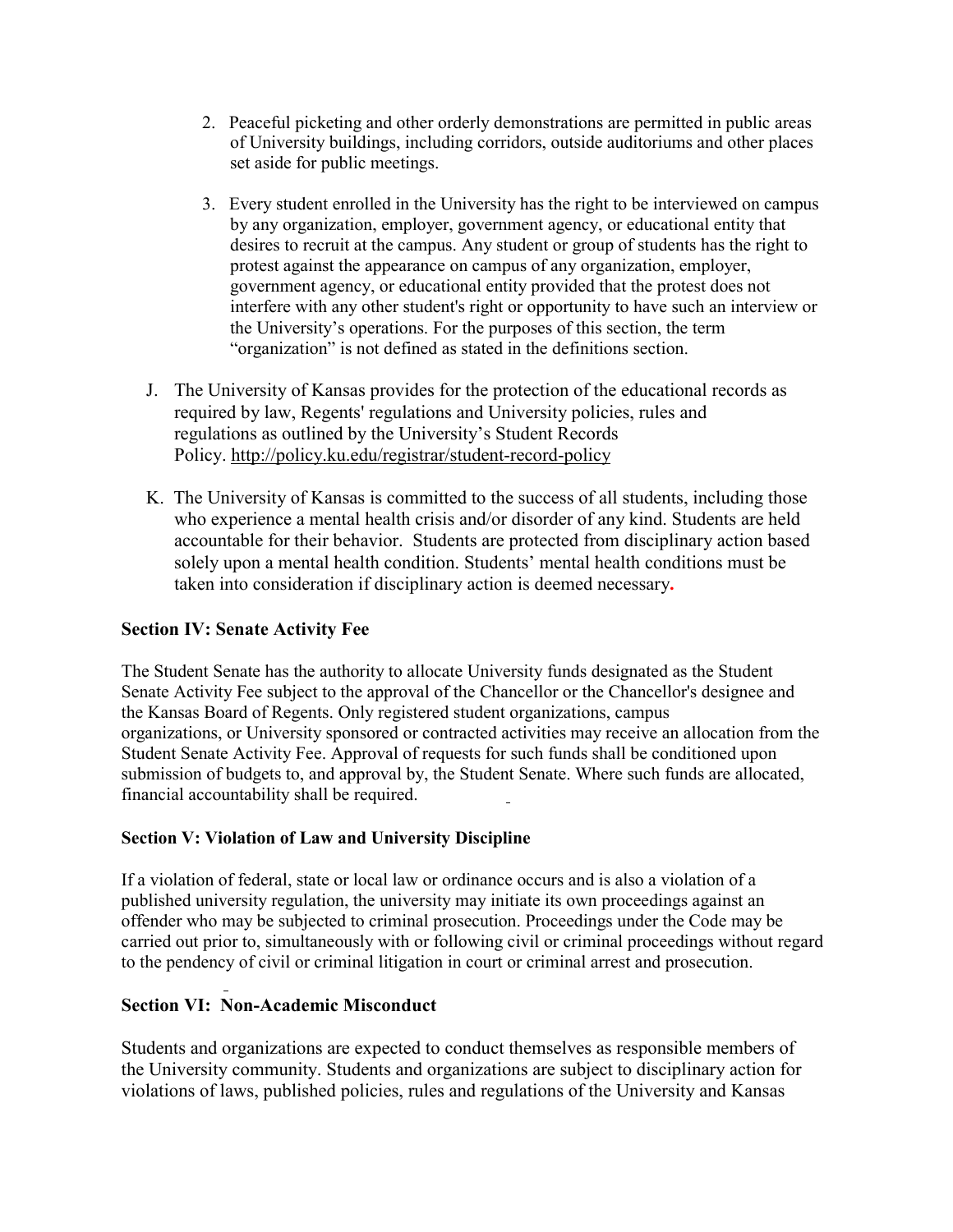Board of Regents, and for the following rules related to the values of the University where the university has jurisdiction:

- A. Students are expected to show positive regard for each other and for the community. Behavior that violates the core value of Respect includes, but is not limited to:
	- 1. Sexual Misconduct that includes sexual harassment and sexual violence as defined by <http://policy.ku.edu/IOA/sexual-harassment>
	- 2. Retaliation as defined as any behavior, direct or indirect, taken to or attempt to harass, intimidate, or improperly influence any individual associated with the student conduct process or any other University grievance or complaint process.
	- 3. Discrimination as defined by [http://policy.ku.edu/IOA/discrimination](http://policy.ku.edu/IOA/discrimination-complaint-resolution)[complaint-resolution](http://policy.ku.edu/IOA/discrimination-complaint-resolution)
	- 4. Harm to Persons: causing physical harm or endangering the health or safety of any person.
	- 5. Threatening Behaviors:
		- A. Written or verbal conduct that causes a reasonable expectation of injury to the health or safety of any person or damage to property.
		- B. Intimidation defined as implied threats or acts that cause a reasonable person fear of harm of any person.
	- 6. Bullying and Cyberbullying: repeated and/or severe aggressive behaviors that intimidate or harm or control another person physically or emotionally, and are not protected by freedom of expression.
	- 7. Stalking as defined as a course of conduct directed at a specific person that is unwelcome and would cause a reasonable person to feel fear.
	- 8. Intimate Partner/Relationship Violence: violence or abuse by a person in an intimate relationship with another. The term "intimate partner violence" is defined to mean any physical, sexual, or psychological harm against an individual by a current or former partner or spouse of the individual. It would include stalking, dating violence, sexual violence, or domestic violence.
	- 9. Hazing: engaging in hazing of another person for the purpose of initiation or admission into, affiliation with, or continuation of membership in any organization operating under the sanction of the University. Hazing includes, but is not limited to, any action, activity or situation which recklessly, negligently or intentionally endangers the mental or physical health, welfare or safety of a person, creates excessive fatigue, sleep deprivation, mental or physical discomfort, exposes a person to extreme embarrassment or ridicule,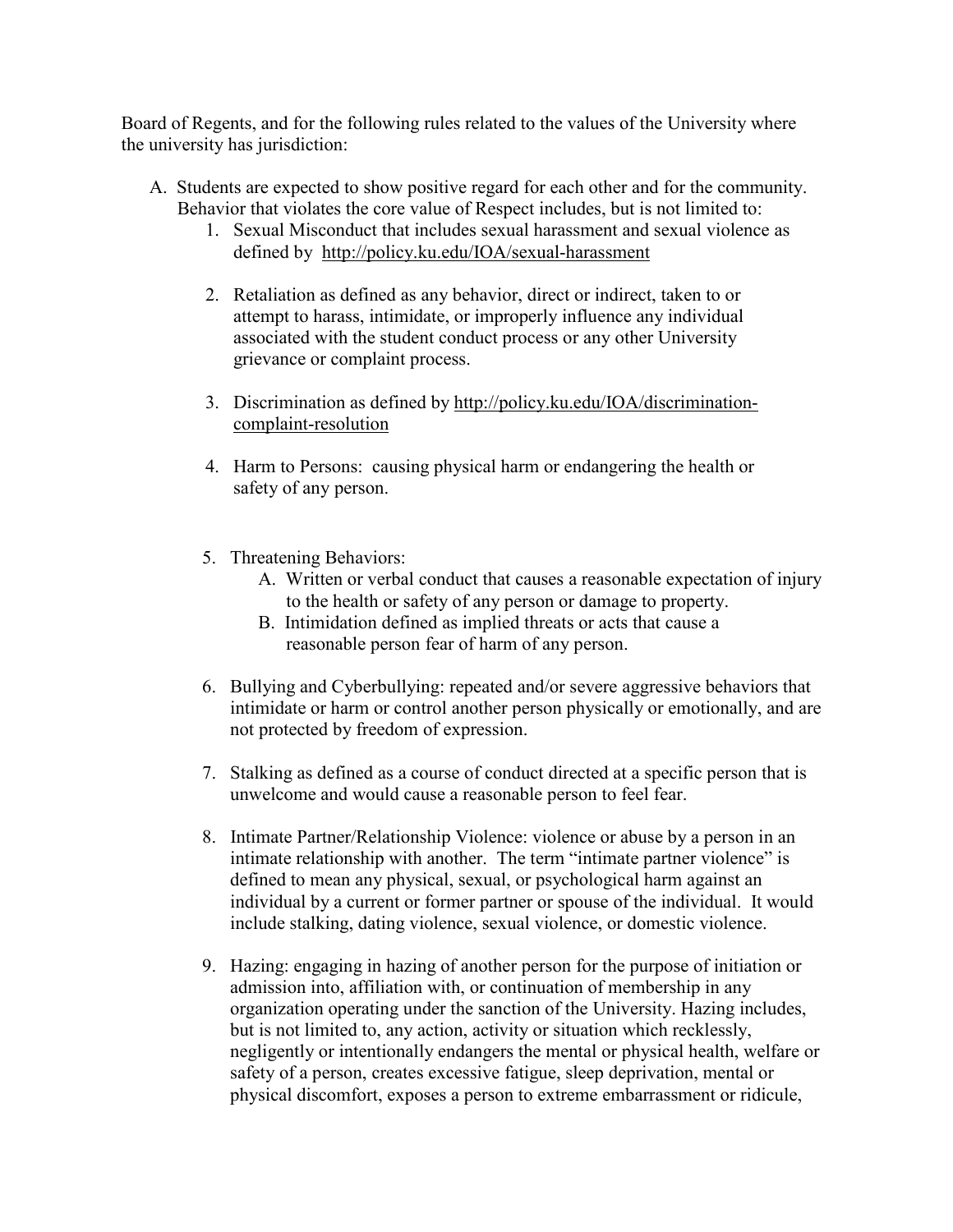involves personal servitude, destroys or removes public or private property, or implicitly or explicitly interferes with the academic requirements or responsibilities of a student. It is presumed that hazing is a forced activity regardless of the apparent willingness of an individual to participate in the activity. Apathy or acquiescence in the presence of hazing is not neutral; both are violations of this rule.

- B. Students are expected to build and enhance the University Community. Behavior that violates the core value of Community includes, but is not limited to:
	- 1. Weapons: possession or immediate control over a firearm, explosive, or weapon, in violation of the University's weapons policy or federal or state weapons laws. Full list of weapons is defined in <http://policy.ku.edu/provost/weapons-on-campus>
	- 2. Unauthorized Entry: entering the facilities or uses the facilities of another person or the University without proper consent or authorization.
	- 3. Fire Safety: misuses, damages or alters any firefighting or other safety equipment, causes a false alarm by the misuse of firefighting or other safety equipment, failing to evacuate a University facility during a fire alarm, and causing a fire which damages University or personal property and/or causes injury.
	- 4. Damage and Destruction: damage to or destruction of property of the University or personal property of another.
	- 5. Disruption: a student causes or attempts to cause disruption or obstruction of teaching, research, administration, disciplinary proceedings, or other University activities, or other authorized, permitted, or constitutionally protected activities on University premises, including employment, recruitment, and public service functions.
	- 6. Abuse of Conduct Process: a student interferes with, attempts to or improperly influences the established student discipline procedures or process of the University.
- C. Students are expected to exemplify honesty, honor and respect for the truth in all their dealings. Academic misconduct is addressed under the University Senate Code and University Senate Rules and Regulations. However, behavior that violates the core value of Integrity, includes, but is not limited to:
	- 1. Taking of Property: intentionally and knowingly attempts to take or has in their possession the property of the University or personal property of another, including goods, services and other valuables.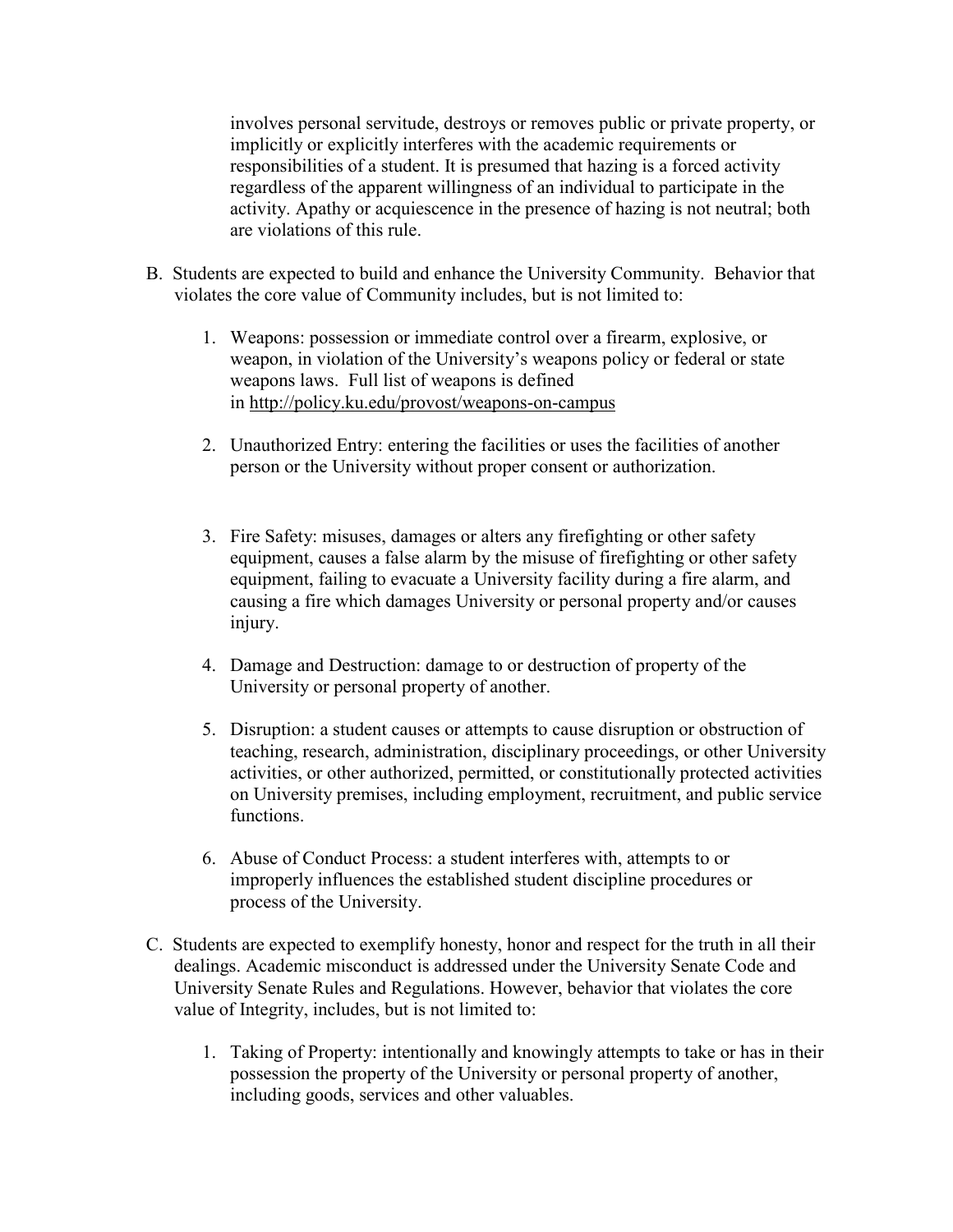- 2. Use of Taken Property: intentionally and knowingly uses, misappropriates, or sells the property of another person or the University, including goods, services and other valuables.
- 3. Falsification: a student, applicant or former student intentionally and knowingly furnishes false or misleading information or records to the University, including the omission of relevant information or is in possession of forged, altered, misrepresentative documents, records, or instruments of identification.
- 4. Fraud: intentionally and knowingly attempts to obtain or obtains the property or information about the University or of another person by misrepresentation or fraudulent means.
- 5. Information Technology and Acceptable Use: intentionally and knowingly commits a theft of electronic information, attempts to gain unauthorized access to computer and other electronic resources or misuses University electronic resources. See policy at <http://policy.ku.edu/IT/AcceptableUse>
- D. In relation to student rights, students are given and accept a high level of responsibility to self, to others and the community. Behavior that violates the core value of Responsibility includes, but is not limited to:
	- 1. Alcohol and Drugs: students using, possessing, manufacturing, or distributing controlled substances or alcohol, or whose behavior evidences being under the influence of alcohol or controlled substances. See [http://policy.ku.edu/human-resources/alcohol-and-](http://policy.ku.edu/human-resources/alcohol-and-drug) [drug](http://policy.ku.edu/human-resources/alcohol-and-drug)
	- **2.** Violations of Policy: violating other published University policies or rules.
- E. Registered Organization

Organizations through their officers, and/or individual members may be held responsible and sanctioned for conduct in accordance with guidelines established for individual students. In addition, the University may impose educational measures.

#### **Section VII: Sanctions and Limitations**

Listed in order of increasing severity are the sanctions that may be applied to Non-Academic Misconduct offenses. When appropriate, more than one sanction and/or educational measure may be imposed.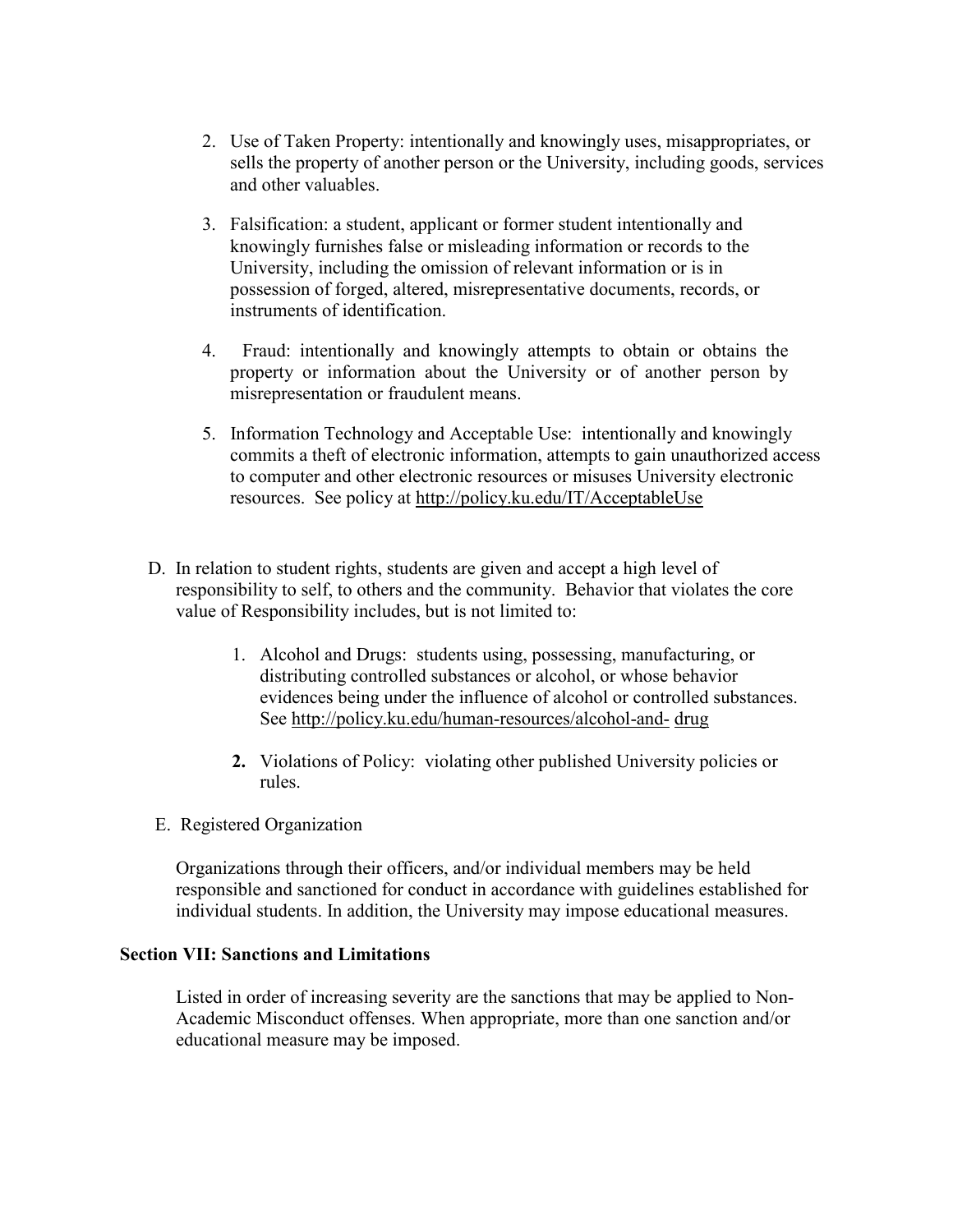- 1. Warning: Notice in writing that continuation or repetition of conduct found wrongful, within a period of time stated in the warning, may be cause for more severe action.
- 2. Restitution: Reimbursement for damage to or misappropriation of property. This may take the form of appropriate service or other compensation.
- 3. Fine: A money payment to a designated University fund.
- 4. Disciplinary Probation: Disciplinary probation shall have as its purpose the rehabilitation of the student or organization and may include suspension of specified privileges for a definite period not to exceed two years. Disciplinary probation may also require the student or organization to participate in specified activities, including one counseling information session, or may prescribe any program which is deemed just and fair under the circumstances of the incident. The authority imposing this sanction may assign any qualified person within the University community, other than an undergraduate student, to act as a probation supervisor. The probation supervisor shall report periodically to the appointing authority. If the probation supervisor reports the student is not fulfilling probation requirements, the case will be reviewed by the appointing authority and remaining members of the original hearing panel, who may recommend additional sanctions.
- 5. Campus/Community Service: Students or organizations may be required to complete a specified number of service hours to an identified campus or community agency. The authority imposing this sanction may assign any qualified person to serve as the service supervisor. If the service supervisor reports the student or organization has not fulfilled the service requirements, the case will be reviewed.
- 6. Interim Suspension: A student or organization may be immediately excluded from classes and/or other University privileges or activities when the student's continued presence on the campus constitutes a danger, or threat of danger, to property, the student, or others. The student will receive a written notice stating the reasons for the interim suspension and the time and place of a hearing to be held within five (5) days at which time the student has an opportunity to show why their continued presence on campus is not a danger. This hearing may also serve as the policy violation hearing.
- 7. Student Suspension: Exclusion from classes and other University privileges and activities as set out in the order after a hearing, for a definite period not to exceed two years. The conditions of re-admission shall be stated in the order of the suspension.